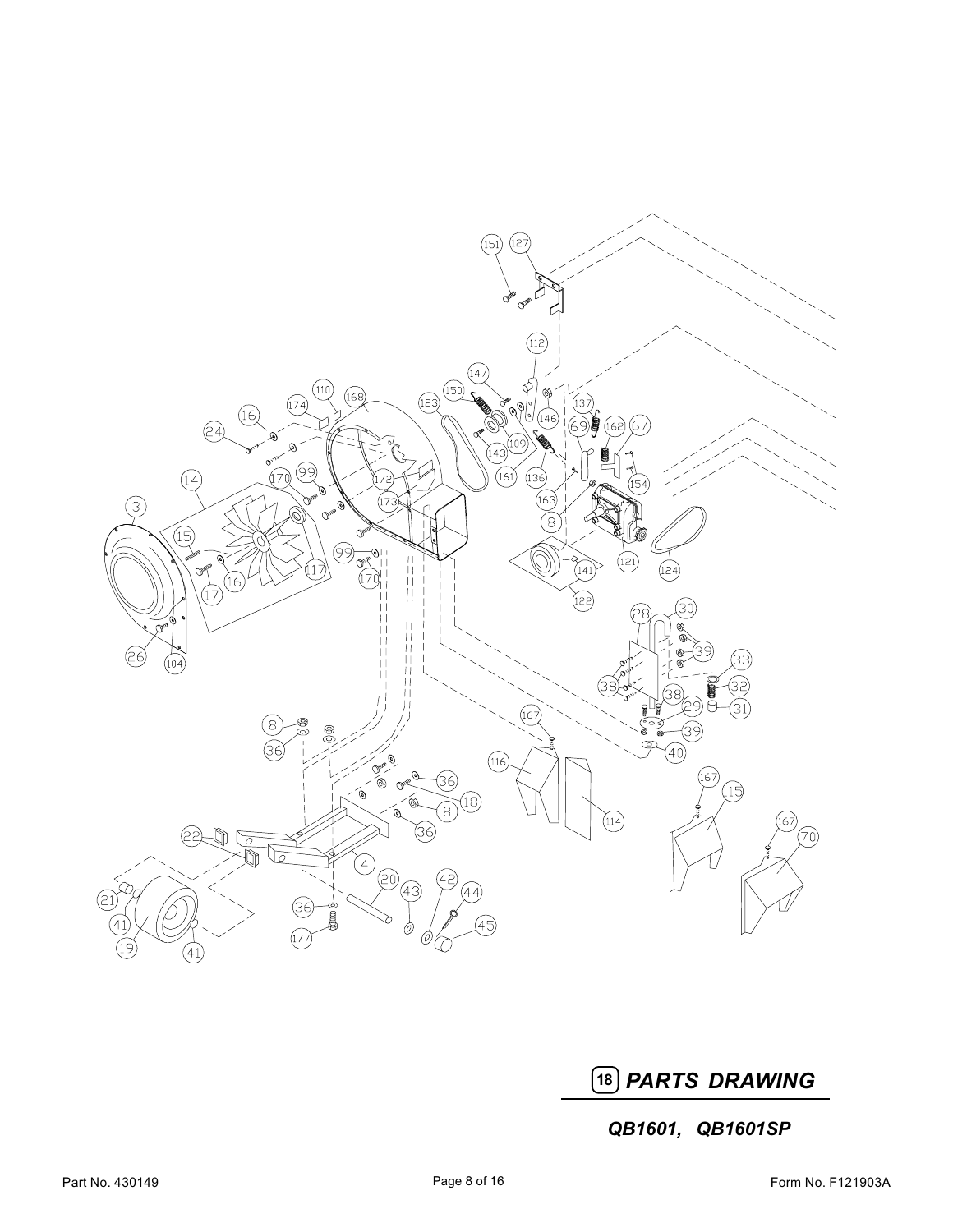



18 PARTS DRAWING

QB1601, QB1601SP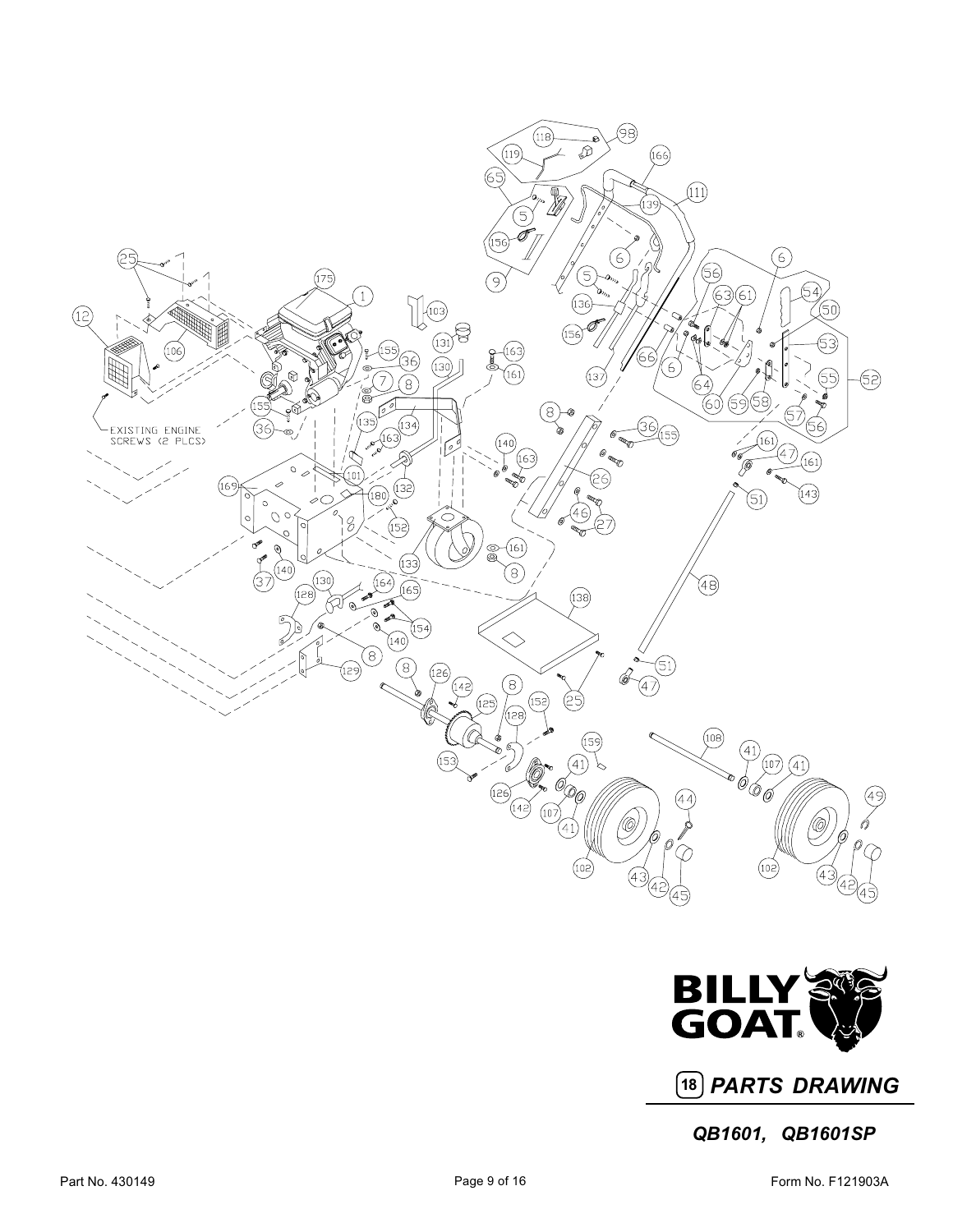| Item<br>No.     | PARTS Continued<br>19<br><b>LIST</b>                        | Description                                             | QB1601                                     | QTY                              | QB1601SP                 | QTY                      |
|-----------------|-------------------------------------------------------------|---------------------------------------------------------|--------------------------------------------|----------------------------------|--------------------------|--------------------------|
| $\mathbf{1}$    | ENGINE 16 HP VANGUARD                                       |                                                         | 811057                                     | 1                                | 811057                   | 1                        |
| $\overline{2}$  |                                                             |                                                         |                                            |                                  |                          |                          |
| 3               | <b>GRILL SCROLL W.A.</b>                                    |                                                         | 400652                                     | 1                                | 400652                   | 1                        |
| 4               | FRAME FRONT WHEEL W.A.                                      |                                                         | 400656                                     | 1                                | 400656                   | 1                        |
| 5               | SCREW CAP 1/4-20 x 2-1/4"                                   |                                                         | *8041011                                   | 1                                | *8041011                 | 3                        |
| 6               | NUT LOCK 1/4-20                                             |                                                         | *8160001                                   | 1<br>4                           | *8160001                 | 6                        |
| 7<br>8          | WASHER FLAT 5/16 SAE                                        |                                                         | *8172008                                   |                                  | *8172008                 | 7                        |
| 9               | <b>NUT LOCK 5/16-18</b>                                     |                                                         | *8160002<br>850270                         | 16<br>1                          | *8160002<br>850270       | 28<br>1                  |
| 10              | <b>CONTROL THROTTLE</b>                                     |                                                         |                                            |                                  |                          |                          |
| $\overline{11}$ |                                                             |                                                         |                                            |                                  |                          |                          |
| $\overline{12}$ | <b>GUARD MUFFLER</b>                                        |                                                         | 811058                                     | 1                                | 811058                   | 1                        |
|                 |                                                             |                                                         |                                            |                                  |                          |                          |
| 14              | <b>IMPELLER ASSY QB1601</b>                                 |                                                         | 400720                                     | 1                                | 430107                   | 1                        |
| 15              | KEY 1/4 SQ X 2.25                                           |                                                         | 9201123                                    | 1                                | 9201123                  | 1                        |
| 16              | WASHER LOCK 3/8 TWISTED TOOTH.                              |                                                         | 400502                                     | 3                                | 400502                   | 3                        |
| 17              |                                                             | SCREW CAP 3/8-24 X 1 1/4 GR 8 (TORQ 50 ft.lbs.[68 Nm])  | 400946                                     | $\mathbf{1}$                     | $\overline{\phantom{a}}$ | $\overline{\phantom{a}}$ |
|                 |                                                             | SCREW CAP 3/8-24 x 2 1/4 GR. 8(TORQ. 50 ft.lbs.[68 Nm]) | $\overline{a}$                             | $\overline{\phantom{a}}$         | 810932                   | 1                        |
| 18              | SCREW CAP 5/16-18 X 1"                                      |                                                         | *8041028                                   | 4                                | *8041028                 | 4                        |
| 19              | <b>WHEEL FRONT</b>                                          |                                                         | 400295                                     | 1                                | 400295                   | 1                        |
| 20              | <b>AXLE FRONT</b>                                           |                                                         | 400730                                     | 1                                | 400730                   | 1                        |
| 21              | TUBE SPACER QB 1600                                         |                                                         | 400733                                     | 1                                | 400733                   | 1                        |
| 22              | CAP - PLUG 1.25 SQ                                          |                                                         | 400640                                     | $\overline{2}$                   | 400640                   | 2                        |
| 23              |                                                             |                                                         |                                            |                                  |                          |                          |
| 24              | SCREW CAP 3/8-16 X 1 3/4                                    |                                                         | *8041053                                   | 2                                |                          |                          |
|                 | SCREW CAP 3/8-16 x 2"                                       |                                                         |                                            |                                  | *8041054                 | 2                        |
| $\overline{25}$ | SCREW SHEET METAL 1/4 AB X 3/4                              |                                                         | *8122082                                   | 11                               | *8122082                 | 17                       |
| 26              | HANDLE LOWER W.A.                                           |                                                         | 400735                                     | $\overline{2}$                   | 400735                   | 2                        |
| 27              | SCREW CAP 5/16-18 X 2                                       |                                                         | *8041032                                   | 4                                | *8041032                 | $\overline{2}$           |
| 28              | DEFECTOR EXHAUST                                            |                                                         | 400677                                     | 1                                | 400677                   | 1                        |
| 29              | WASHER WEAR PLATE                                           |                                                         | 400684                                     | 1                                | 400684                   | 1                        |
| 30              | ROD DIVERTER QB1600                                         |                                                         | 400697                                     | 1                                | 400697                   | 1                        |
| 31              | <b>SPACER</b>                                               |                                                         | 400330                                     | 1                                |                          |                          |
| 32              | SPRING COMPRESSION                                          |                                                         | 400332                                     | 1                                |                          |                          |
| 33<br>36        | <b>RING GRIP</b><br><b>WASHER FLAT CUT 5/16</b>             |                                                         | 400340<br>*8171003                         | 1<br>20                          | 400340<br>*8171003       | 1                        |
|                 |                                                             |                                                         |                                            |                                  |                          | 17                       |
| 37<br>38        | SCREW CAP 5/16-18 X 3/4<br>SCREW MACH #10 - 24 X 5/8 HEX WF |                                                         | *8059135                                   | $\overline{\phantom{a}}$<br>6    | *8041026<br>*8059135     | 4<br>6                   |
| 39              | <b>NUT LOCK #10-24</b>                                      |                                                         | *8164005                                   | 8                                | *8164005                 | 8                        |
| 40              | <b>WASHER FLAT CUT 3/8</b>                                  |                                                         | *8171004                                   | $\overline{2}$                   | *8171004                 | 1                        |
| 41              | WASHER 3/4 SAE                                              |                                                         | *8172015                                   | 6                                | *8172015                 | 4                        |
| 42              | <b>WASHER HUB CAP</b>                                       |                                                         | 850237                                     | 4                                | 850237                   | 4                        |
| 43              | WASHER (0.765 X 1.25 OD X 0.06)                             |                                                         | 850238                                     | $\overline{4}$                   | 850238                   | 4                        |
| 44              | PIN COTTER 1/8 X1                                           |                                                         | -----                                      | $\blacksquare$                   | *8197031                 | 4                        |
| 45              | <b>CAP HUB</b>                                              |                                                         | 900486                                     | 4                                | 900486                   | $\overline{4}$           |
| 46              | <b>WASHER FENDER</b>                                        |                                                         | *8172020                                   | 4                                | *8172020                 | 4                        |
| 47              | ROD END BALL JOINT 3/8-24                                   |                                                         | $\overline{\phantom{a}}$                   | $\overline{\phantom{a}}$         | 400886                   | 2                        |
| 48              | ROD DIVERTER REMOTE                                         |                                                         | $\blacksquare$                             | $\overline{\phantom{a}}$         | 400887                   | $\overline{2}$           |
| 49              | RING SNAP 0.75"                                             |                                                         | 850230                                     | 2                                | -------                  | $-$                      |
| 50              | <b>NUT LOCK 3/8 - 16</b>                                    |                                                         |                                            | $\overline{\phantom{a}}$         | *8160003                 | 1                        |
| 51              | <b>NUT JAM 3/8-24</b>                                       |                                                         | $\overline{\phantom{0}}$                   | $\overline{\phantom{a}}$         | *8149003                 | 2                        |
| 52              | <b>LEVER FRICTION ASSY</b>                                  |                                                         | $\overline{\phantom{0}}$                   |                                  | 400875                   | 1                        |
| 53              | <b>BAR LEVER REMOTE</b>                                     |                                                         | $\overline{\phantom{a}}$                   | $\overline{\phantom{a}}$         | 400839                   | 1                        |
| 54              | <b>GRIP HANDLE</b>                                          |                                                         | $\overline{\phantom{0}}$                   | $\blacksquare$                   | 850190                   | 1                        |
| 55              | NUT 1/4-20 WASHER FACE                                      |                                                         | $\overline{a}$                             | $\blacksquare$                   | 900455                   | 1                        |
| 56              | SCREW CAP 1/4-20 x 1"                                       |                                                         | $\overline{\phantom{0}}$                   | $\overline{\phantom{a}}$         | *8041006                 | 2                        |
| 57              | WASHER LOCK 1/4 EXT.                                        |                                                         |                                            |                                  | *8181007                 | 1                        |
| 58              | PLATE FRICTION LIFT                                         |                                                         | $\overline{\phantom{a}}$                   | $\overline{\phantom{a}}$         | 850191                   | 1                        |
| 59              | <b>NUT JAM 1/4-20</b>                                       |                                                         | $\overline{\phantom{a}}$                   | $\overline{\phantom{a}}$         | *8150001                 | 1                        |
| 60              | PLATE QUAD LIFT                                             |                                                         | $\overline{\phantom{a}}$                   | $\overline{\phantom{a}}$         | 850192                   | 1                        |
| 61              | WASHER 1/4 FLAT CUT                                         |                                                         | $\overline{\phantom{a}}$                   | $\blacksquare$                   | *8171002                 | 2                        |
| 62              | <b>BALL 1/4"</b>                                            |                                                         |                                            | $\overline{\phantom{a}}$         | 850194                   | 1                        |
| 63              | PLATE CLAMP LIFT                                            |                                                         | $\overline{\phantom{0}}$                   | $\overline{\phantom{a}}$         | 850193                   | 1                        |
| 64              | WASHER 1/4" BELLVILLE                                       |                                                         |                                            | $\overline{\phantom{a}}$         | 850207                   | 2                        |
| 65              |                                                             | THROTTLE CONTROL ASSY (Incl. items 5,6,9,156)           | 810135                                     | $\mathbf{1}$                     | 810135                   | 1                        |
| 66<br>67        | <b>SPACER</b><br><b>BAR MOUNT BRAKE</b>                     |                                                         | $\overline{\phantom{0}}$<br>$\overline{a}$ | $\blacksquare$<br>$\overline{a}$ | 850198<br>430112         | 2<br>1                   |
| 68              |                                                             |                                                         |                                            |                                  |                          |                          |
| 69              | <b>BAR MOUNT SPRING</b>                                     |                                                         |                                            |                                  | 430111                   | 1                        |
| 70              | DEFLECTOR SIDE WA                                           |                                                         |                                            | $\overline{\phantom{a}}$         | 400679                   | 1                        |
| 98              | SWITCH ENGINE ASSY                                          |                                                         | 430140                                     | 1                                | 430140                   | 1                        |
| 99              | WASHER LOCK 5/16 TWISTED TOOTH                              |                                                         | 800177                                     | 4                                | 800177                   | 4                        |
|                 |                                                             |                                                         |                                            |                                  |                          |                          |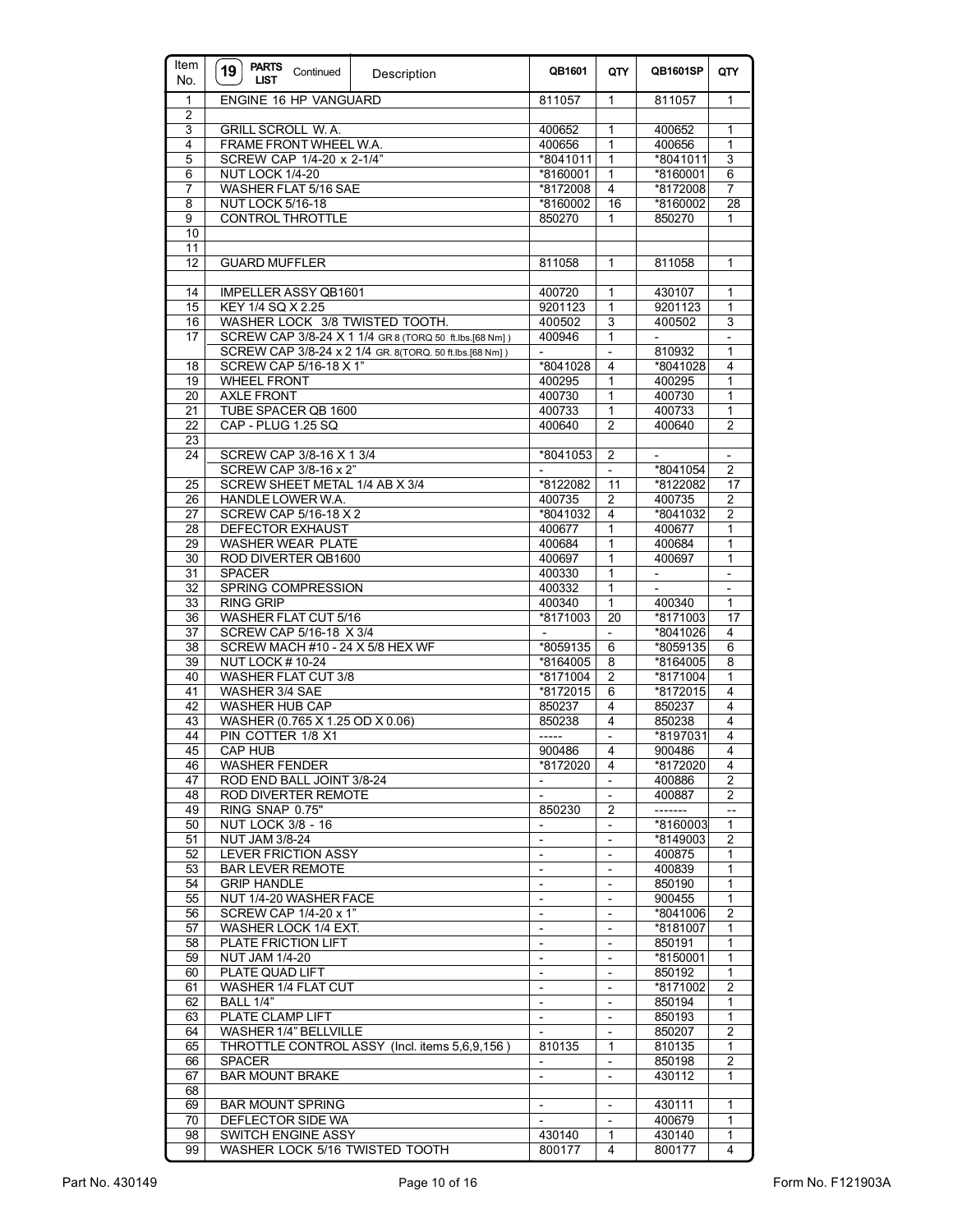| Item<br>No. | <b>PARTS</b><br>19<br>Continued<br><b>LIST</b>   | Description | QB1601                                     | QTY                                                  | QB1601SP                           | QTY                       |
|-------------|--------------------------------------------------|-------------|--------------------------------------------|------------------------------------------------------|------------------------------------|---------------------------|
| 100         | <b>LABEL OIL CHAIN</b>                           |             | $\overline{\phantom{a}}$                   | $\blacksquare$                                       | 830502                             | 1                         |
| 101         | <b>LABEL SHIFT</b>                               |             | $\blacksquare$                             | $\overline{\phantom{a}}$                             | 830237                             | $\mathbf{1}$              |
| 102         | WHEEL TIRE ASSY 16"                              |             | 850147                                     | 2                                                    |                                    |                           |
|             | WHEEL & TIRE ASSY 16" SP                         |             |                                            |                                                      | 850229                             | $\overline{2}$            |
| 103         |                                                  |             |                                            |                                                      |                                    |                           |
| 104         | WASHER LOCK 1/4 SPLIT                            |             | 8177010                                    | 12                                                   | 8177010                            | 15                        |
| 105         | GUARD CLUTCH QB1601SP                            |             | $\overline{\phantom{a}}$                   | $\blacksquare$                                       | 430145                             | 1                         |
| 106         | <b>GUARD MANIFOLD</b>                            |             | 811059                                     | $\mathbf{1}$                                         | 811059                             | 1                         |
| 107         | <b>SPACER WHEEL</b>                              |             | 800421<br>400770                           | 6                                                    | 800421                             | $\overline{2}$            |
| 108<br>109  | <b>AXLE REAR PUSH</b><br>PULLEY IDLER            |             |                                            | 1<br>$\overline{a}$                                  | $\overline{\phantom{a}}$<br>800260 | 1                         |
| 110         | LABEL READ OWNERS MANUAL                         |             | 890301                                     | $\mathbf{1}$                                         | 890301                             | $\mathbf{1}$              |
| 111         | <b>HANDLE UPPER ASSY W/GRIP</b>                  |             | 400984                                     | 1                                                    | 430136                             | 1                         |
| 112         | <b>IDLER PIVOT WA</b>                            |             | $\overline{a}$                             | $\mathbf{r}$                                         | 430157                             | $\mathbf{1}$              |
| 113         |                                                  |             |                                            |                                                      |                                    |                           |
| 114         | PANEL FRONT CLOSE                                |             | 400846                                     | $\mathbf{1}$                                         | 400846                             | 1                         |
| 115         | DEFLECTOR LOW W.A.                               |             | 400845                                     | 1                                                    | 400845                             | 1                         |
| 116         | DEFLECTOR FRONT                                  |             | 400680                                     | $\mathbf{1}$                                         | 400680                             | 1                         |
| 117         | <b>SPACER ENGINE</b>                             |             | $\blacksquare$                             | $\overline{\phantom{a}}$                             | 830112                             | $\mathbf{1}$              |
| 118         | <b>SWITCH ROCKER</b>                             |             | 500281                                     | $\mathbf{1}$                                         | 500281                             | $\mathbf{1}$              |
| 119         | <b>HARNESS ASSY SV</b>                           |             | 890442                                     | $\mathbf{1}$                                         | 890442                             | 1                         |
| 120         |                                                  |             |                                            |                                                      |                                    |                           |
| 121         | TRANSMISSION 5 SPD/1 REV. W/BRAKE                |             | $\overline{\phantom{a}}$                   | $\frac{1}{2}$                                        | 830179                             | 1                         |
| 122         | PULLEY 7" DIA.                                   |             | $\overline{\phantom{a}}$                   | ÷,                                                   | 800251                             | $\mathbf{1}$              |
| 123         | BELT 4L x 34" O.L.                               |             | $\overline{\phantom{a}}$                   | $\overline{\phantom{a}}$                             | 830223                             | 1                         |
| 124         | CHAIN #40 x 46 PITCH HEAVY DUTY                  |             | $\blacksquare$                             | $\blacksquare$                                       | 430124                             | $\mathbf{1}$              |
| 125         | DIFFERENTIAL ASSY 28T                            |             | $\frac{1}{2}$                              | $\frac{1}{2}$                                        | 430103                             | 1                         |
| 126         | BEARING & FLANGE ASSY 0.75"                      |             | $\overline{a}$                             |                                                      | 850232                             | $\overline{\overline{3}}$ |
| 127         | BELT FINGER WA QB1601SP                          |             | $\overline{\phantom{a}}$                   | $\frac{1}{2}$                                        | 430152                             | 1<br>$\overline{2}$       |
| 128<br>129  | PLATE TENSION CHAIN W/INSERT                     |             | $\overline{\phantom{a}}$<br>$\blacksquare$ | $\overline{\phantom{a}}$<br>$\overline{\phantom{a}}$ | 430122                             | 1                         |
| 130         | PLATE MOUNT BEARING<br>ROD SHIFT WA QB1601SP     |             | $\overline{\phantom{a}}$                   | $\overline{\phantom{a}}$                             | 430110<br>430129                   | $\mathbf{1}$              |
| 131         |                                                  |             |                                            |                                                      |                                    |                           |
| 132         | PLATE BUSHING SHIFTER                            |             | $\frac{1}{2}$                              | $\blacksquare$                                       | 430123                             | 1                         |
| $133$       | CASTER ASSY 8" PNEU.                             |             | $\overline{\phantom{a}}$                   | ÷,                                                   | 400731                             | 1                         |
| 134         | CASTER BRACKET WA QB16                           |             | $\overline{\phantom{a}}$                   | $\overline{\phantom{a}}$                             | 430132                             | $\mathbf{1}$              |
| 135         | PLATE NEUTRAL STOP                               |             | $\overline{\phantom{a}}$                   | $\overline{\phantom{a}}$                             | 430127                             | 1                         |
| 136         | CABLE ASSY CLUTCH QB1601SP                       |             | $\blacksquare$                             | $\overline{\phantom{a}}$                             | 430125                             | $\mathbf{1}$              |
| 137         | CABLE ASSY BRAKE QB1601SP                        |             | $\overline{\phantom{a}}$                   | $\blacksquare$                                       | 430126                             | 1                         |
| 138         | PLATE GUARD DRIVE                                |             | $\overline{a}$                             |                                                      | 430135                             | $\mathbf{1}$              |
| 139         | BAIL DRIVE WA QB1601SP                           |             | $\overline{\phantom{a}}$                   | $\frac{1}{2}$                                        | 430137                             | $\mathbf{1}$              |
| 140         | WASHER LOCK 5/16 SPLIT                           |             | $\overline{\phantom{a}}$                   | $\overline{\phantom{a}}$                             | *8177011                           | 10                        |
| 141         | KEY HI-PRO 3/16 x 3/4                            |             | $\blacksquare$                             | $\blacksquare$                                       | 850234                             | 1                         |
| 142         | BOLT CARRIAGE 5/16-18 x 1"                       |             | $\overline{\phantom{a}}$                   | $\blacksquare$                                       | *8024040                           | 6                         |
| 143         | SCREW CAP 3/8-16 x 1 1/2                         |             |                                            |                                                      | *8041052                           | $\overline{2}$            |
| 144         | WASHER 3/8 SAE                                   |             |                                            |                                                      | *8172009                           | $\mathbf{1}$              |
| 145         | NUT LOCK 3/8-16 THIN HT.                         |             |                                            |                                                      | *8161042                           | 1                         |
| 146         |                                                  |             | $\blacksquare$                             |                                                      |                                    | $\mathbf{1}$              |
| 147<br>148  | BOLT SHOULDER 1/2" x 1"                          |             |                                            | $\overline{\phantom{a}}$                             | 500114                             |                           |
| 149         |                                                  |             |                                            |                                                      |                                    |                           |
| 150         | <b>SPRING</b>                                    |             |                                            |                                                      | 800242                             | $\mathbf{1}$              |
| 151         | SCREW CAP 5/16-24 x 3/4 GR. 5                    |             | $\overline{a}$                             | $\blacksquare$                                       | *8042026                           | $\overline{\mathbf{c}}$   |
| 152         | SCREW CAP 5/16-18 x 2 1/2                        |             | $\overline{\phantom{a}}$                   | $\overline{\phantom{a}}$                             | *8041033                           | $\overline{c}$            |
| 153         | NUT JAM 5/16-18                                  |             | $\blacksquare$                             | $\overline{\phantom{a}}$                             | *8142002                           | $\overline{c}$            |
| 154         | SCREW SELF TAP 5/16 x 3/4                        |             | $\overline{\phantom{a}}$                   | $\overline{\phantom{a}}$                             | 8123128                            | 4                         |
| 155         | SCREW CAP 5/16-18 X 1 3/4                        |             | *8041031                                   | 8                                                    | *8041031                           | $\boldsymbol{7}$          |
| 156         | <b>CLAMP CABLE PLASTIC 1"</b>                    |             | 900813                                     | $\overline{\mathbf{c}}$                              | 900813                             | 4                         |
| 157         | LABEL DANGER GUARDS                              |             | $\overline{\phantom{a}}$                   | $\qquad \qquad \blacksquare$                         | 900327                             | $\mathbf{1}$              |
| 158         | WASHER 3/4 FLAT CUT                              |             | $\overline{\phantom{a}}$                   | $\overline{\phantom{a}}$                             | *8171009                           | $\overline{\mathbf{4}}$   |
| 159         | KEY 3/16 SQ. x 2 1/8                             |             | $\overline{\phantom{a}}$                   | $\overline{\phantom{a}}$                             | 9201087                            | 2                         |
| 160         | SCREW CAP 1/4-20 x 1"                            |             | $\blacksquare$                             | $\overline{a}$                                       | *8041006                           | 6                         |
| 161         | WASHER 3/8 SAE                                   |             | $\overline{\phantom{a}}$                   | $\overline{\phantom{a}}$                             | *8172009                           | 13                        |
| 162         | <b>SPRING TENSION</b>                            |             |                                            |                                                      | 400217                             | 1                         |
| 163         | SCREW CAP 5/16-18 x 3/4"                         |             | $\blacksquare$                             | $\blacksquare$                                       | *8041026                           | $\overline{7}$            |
| 164         | SCREW CAP 1/4-28 x 1/2 GR. 5                     |             | $\overline{\phantom{a}}$                   | $\overline{\phantom{a}}$                             | 850408                             | 1                         |
| 165         | WASHER 1/4 SAE                                   |             | $\blacksquare$                             | ÷,                                                   | *8172007                           | $\mathbf{1}$              |
| 166         | LABEL CLUTCH                                     |             | $\overline{\phantom{a}}$                   | $\overline{\phantom{a}}$                             | 830503                             | 1                         |
| 167         | SCREW CAP 1/4 - 20 X 3/4                         |             | 8041004                                    | 2                                                    | 8041004                            | $\overline{\mathbf{c}}$   |
| 168<br>169  | <b>HSG ASSY</b><br>BASE ENGINE ASSY (PUSH MODEL) |             | 400914<br>430113                           | 1<br>1                                               | 400914                             | 1                         |
|             | BASE ENGINE ASSY W/LABELS (SP MODEL)             |             | $\overline{\phantom{a}}$                   | $\blacksquare$                                       | 430105                             | $\mathbf{1}$              |
|             |                                                  |             |                                            |                                                      |                                    |                           |